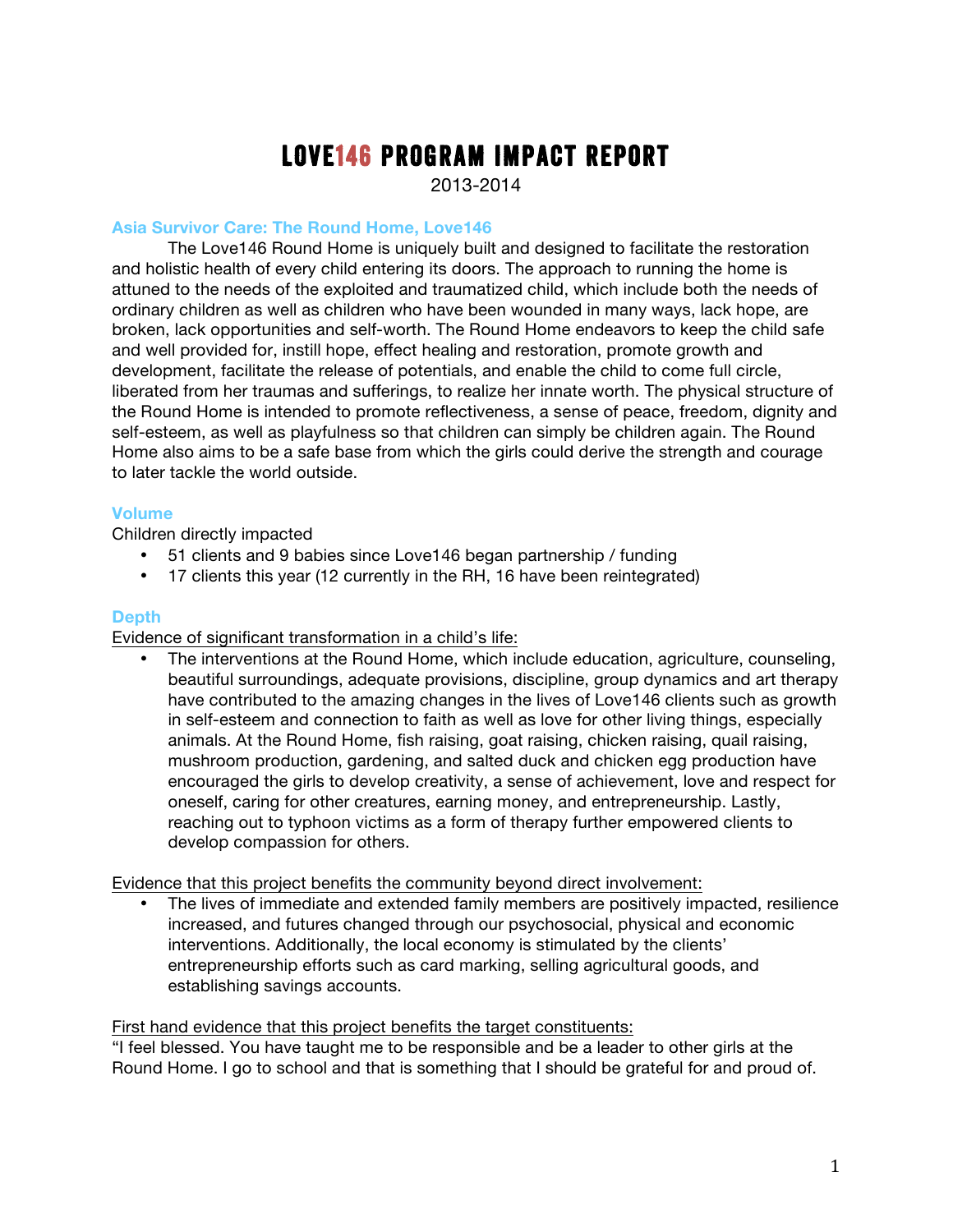I have changed a lot. I have become patient and compassionate to other people, especially to children. I study hard because it is my way of thanking all those who have helped me and who have taken me out of the dark. I believe that I am here at the Round Home to change and preach how good God is." **~Jinny** \*

"My two classmates had a fight one time. They hit each other. I told them that what they did is not right. I told them that they should have talked and they should understand each other. The Round Home has taught me that I should not hit nor bully other children. Instead, I should be good to them and treat them as if they were my siblings." **~Claudia** \*

## Evidence of collaboration and partnership:

The Round Home maintains good relationships with schools. Full scholarships for some girls were obtained from Angelicum College, where ordinary students pay \$1000+ a month. There is also close collaboration with teachers in public schools on the progress of each of the Round Home girls going to such schools. There is also partnership with providers of medical care, such as the hospitals, doctors, nutritionists, and dentists; documentation of their input is maintained.

There is constant dialogue with local village officials and law enforcement about safety, security, laws and decrees that bind as well as protect the staff, clients, and property of the Round Home.

Constant updating is maintained with referring agencies, such as the IJM and DSWD.

Contact is also maintained with the girls' families in the community. A parent said, "I am at peace that my daughters are in the Round Home." Other parents from the community ask that their daughters also be admitted to the Round Home.

"Love146 is a big help to the work of the DSWD" – DSWD official

\*Name changed to protect identity of child.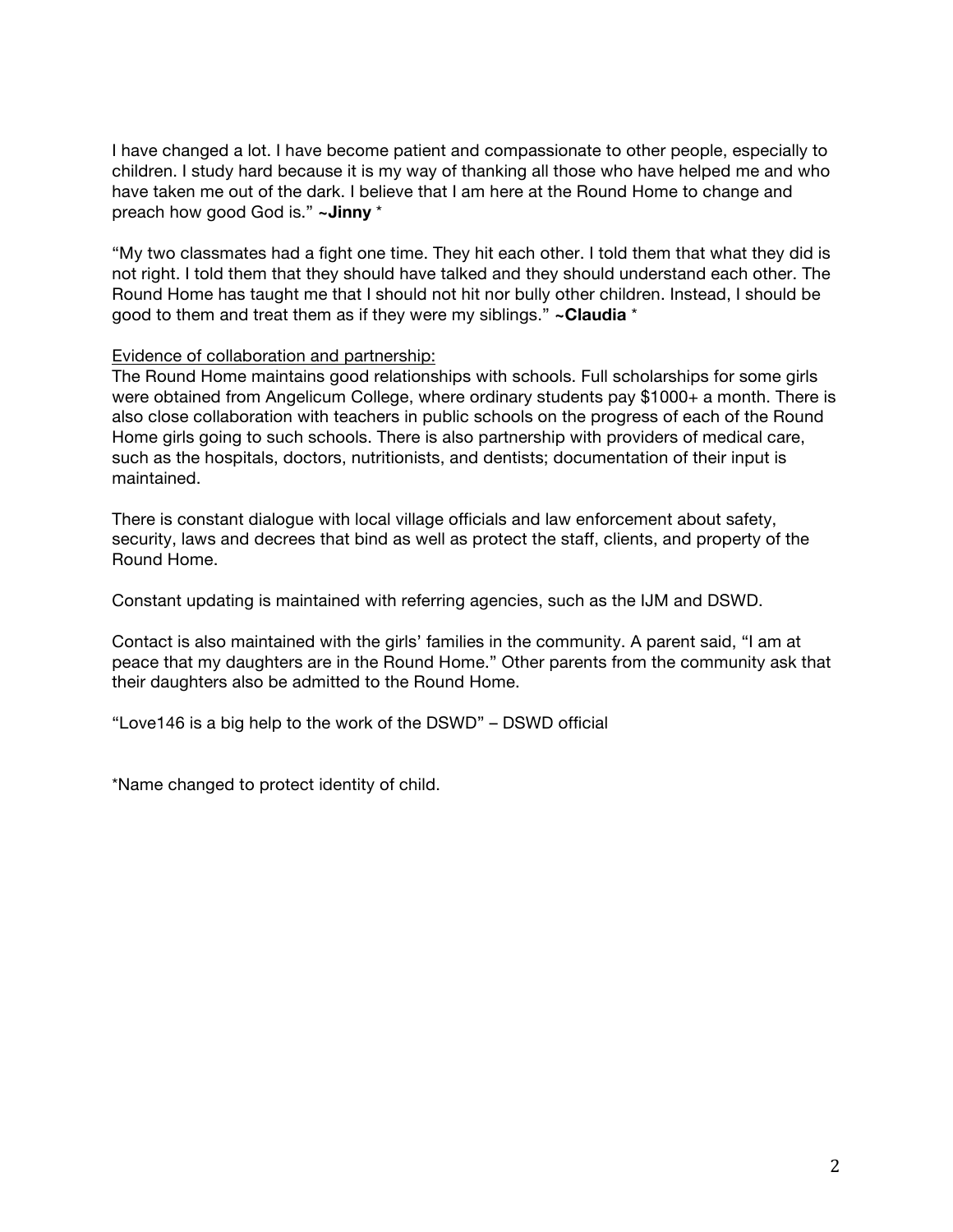## **Asia Survivor Care: The Boys Shelter, Love146**

The Love146 Boys Shelter used to be a home in the heart of the red light district in Manila, where exploited boys were rehabilitated and given holistic care. This project began as an occasional feeding center called the Round Table, which served the street community where the boys came from. Its purpose was to intervene in the sexual exploitation of other street children and facilitate the positive transformation of the community. For security reasons, the Boys Shelter was moved to another location, close to the Round Home. Thus, the Boys Shelter/feeding center has metamorphosed into a true boys' home, now called the White Home, with better facilities more conducive to the boys' restoration.

## **Volume**

Children directly impacted

• 18 clients this year (12 currently in the Boys Shelter

## **Depth**

Evidence of significant transformation in a child's life:

The boys in the White Home are now healthy, well nourished, going to school, and manifesting personality development. They have accomplished a number of academic achievements and are pursuing vocational courses during school breaks. The boys, if they choose to, can also work in the Round Home farm and earn decent income.

### Evidence that this project benefits the community beyond direct involvement:

- Seeing how the boys have grown, the community has embraced them as positive role models, giving them the opportunity to influence the community to strive for development, including better treatment of children and ending child exploitation. The link between the White Home and the community where it originated is palpable in that many parents in the community ask that their children be admitted to the White Home or the Round Home.
- Some of the boys come from Cebu, where they have court cases and have to be protected from the reach of perpetrators. The White Home is not only a place of refuge and holistic restoration for the boys but also a resource for partner agencies in Cebu like IJM and DSWD, both who have sought protective shelter for the boys they rescued while the cases are ongoing.

### First hand evidence that this project benefits the target constituents:

"I am happy because I belong to top 10 outstanding pupils in the class. I am happy because I go to school and I can study well. I am happy because the staff are all kind and they take good care of me." **~Hugo\***

"I am very lucky because the Round Table {Boys Shelter} has taken me away from the plaza, an unsafe place. The Round Table has taught me how to build my dreams and work hard to make them come true. The Round Table has given me hope and inspiration. The Round Table has inspired me that even a street child like me can be successful someday if he will just exert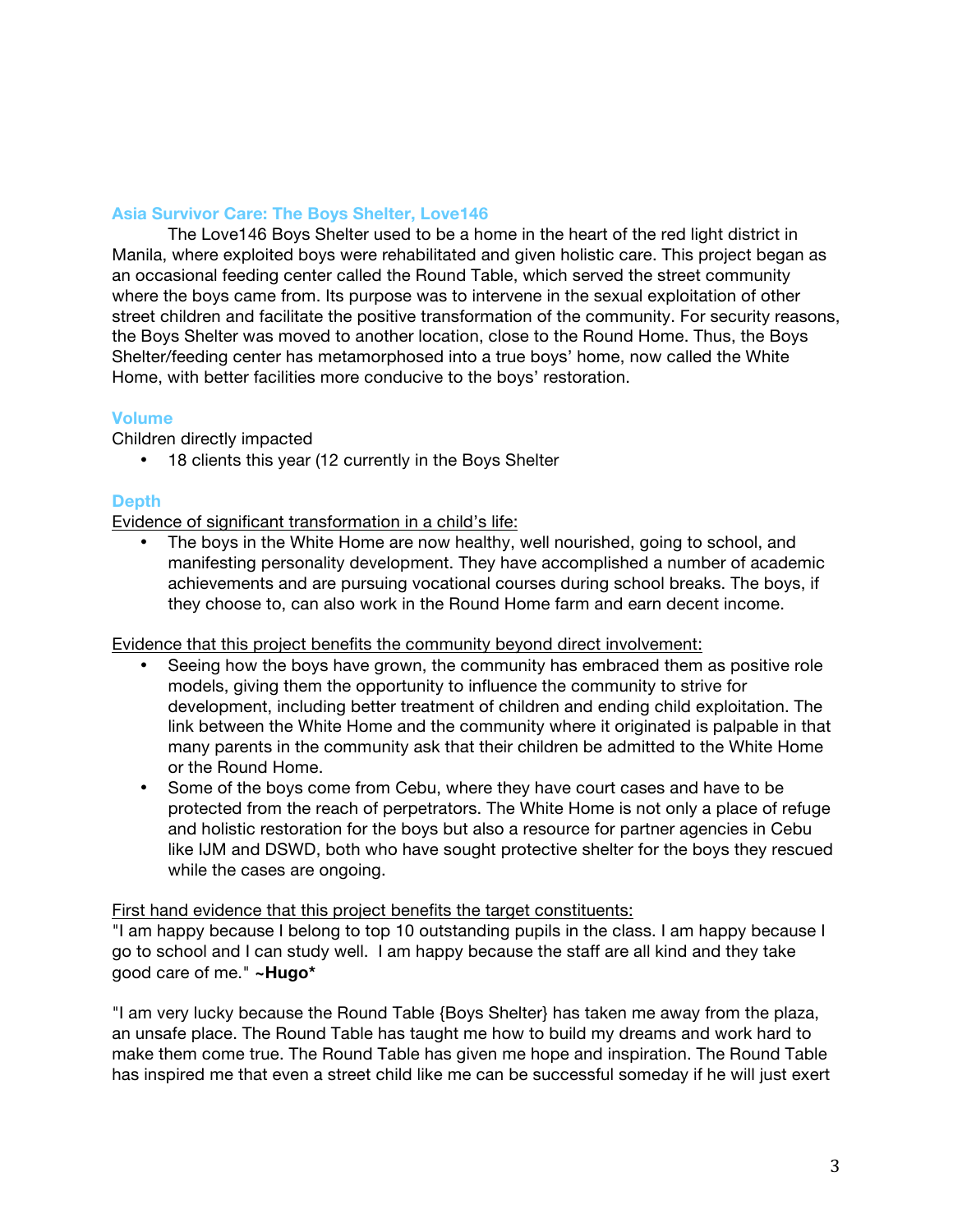effort to reach for his dreams. The Round Table has made me understand that poverty is not really a hindrance to one's success. Thank you for sending me to school and for taking care of me." **~Jerry\***

#### Evidence of collaboration and partnership:

As with the Round Home, the White Home maintains good relationships with schools. Full scholarships for some boys were obtained from Angelicum College, where ordinary students pay \$1000+ a month. There is also close collaboration with teachers in public schools on the progress of each of the White Home boys going to such schools. There is also partnership with providers of medical care, such as the hospitals, doctors, nutritionists, and dentists; documentation of their input is maintained.

There is constant dialogue with local village officials and law enforcement about safety, security, and laws and decrees that bind as well as protect the staff, clients, and property of the White Home.

Constant updating is maintained with referring agencies, such as the IJM and DSWD.

Contact is also maintained with the boys' families in the urban community as well as in Cebu through calls and home visits.

"Love146 is a Godsend" – IJM Director of Aftercare in Cebu, during a case conference between Love146 and IJM, August 29, 2014

\*Name changed to protect identity of child.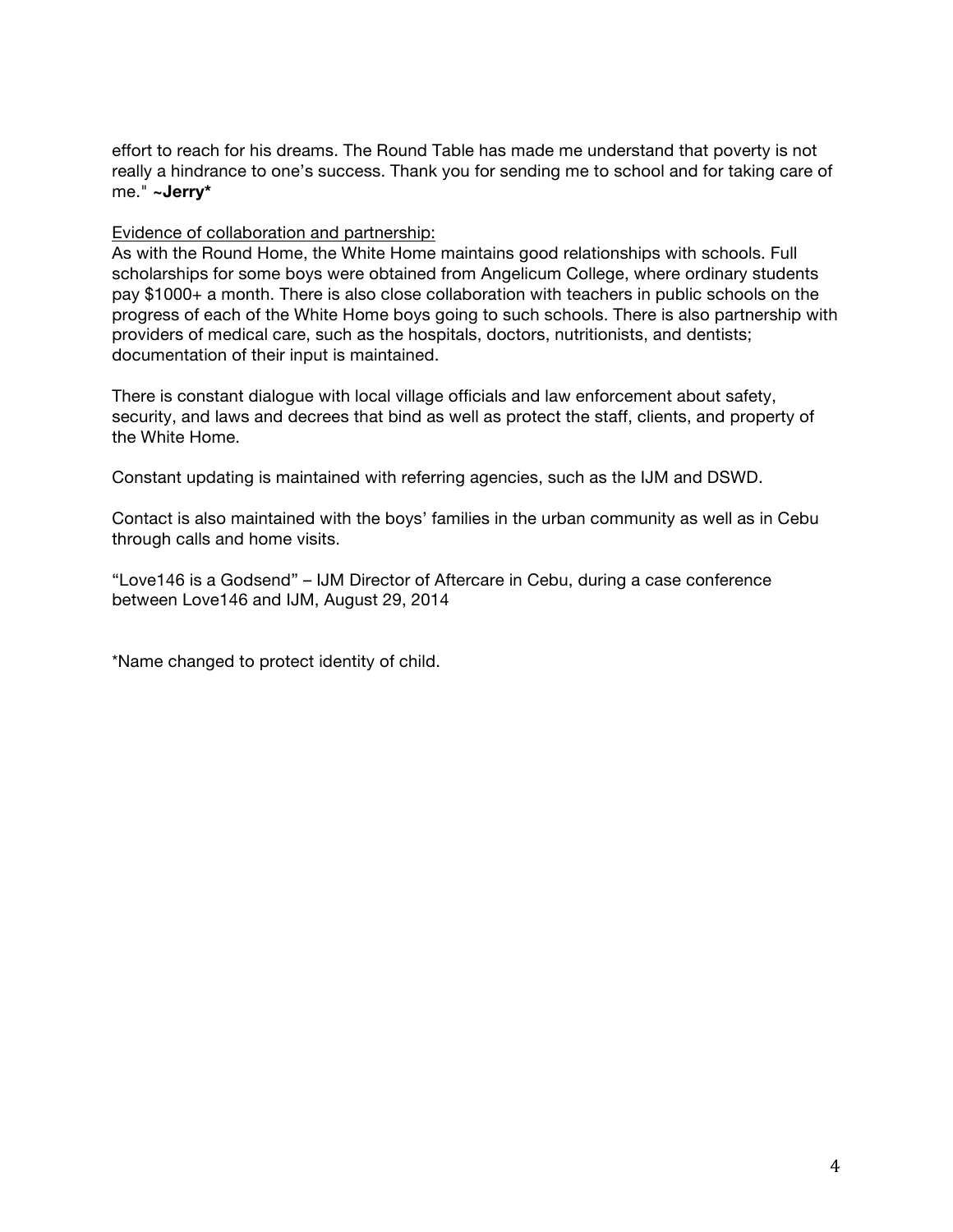## **Asia Aftercare: CTPA(A), Love146**

Trained caregivers are essential in the restoration of exploited children. Love146 runs a one-week intensive training for local caregivers aspiring or already working with exploited children. The CTPA seeks to empower caregivers with the knowledge and skills that will enable them to provide children with specialized care in the restoration of survivors. The program provides a certified qualification through an on-site training course and post course evaluation. The CTPA with Advocacy (CTPAA) facilitates the trainees' production of information and advocacy materials for youth victims and potential victims, as well as evaluation of the effects of these materials on the target groups.

## **Volume**

Individuals trained in this project:

• 15 this year, in Palawan, Philippines

## **Depth**

Evidence of significant transformation in a child's life:

• The first CTPA(A) was held in Palawan on March 24-April 1, 2014. The training was intended to be a CTPA plus advocacy, wherein the trainees would produce information materials that they could then disseminate among target groups. The research component was the interview of the recipients in order to determine their baseline awareness, as well as the effects of the materials on them. Because of their rapport building skills acquired during the training, some trainees were able to facilitate disclosures by some respondents during the interview, which provided an opportunity for the trainees to inform the respondents what they could do, thus empowering them, giving them hope and direction, and healing some feelings:

*"I had a respondent who disclosed that she was a victim of trafficking. She has not told anyone because she thought nobody could help her. She was relieved to know that she could go to DSWD and there are people like me who are willing to listen and help. I got her phone number and I am willing to follow her up."*

Evidence that this project benefits the community beyond direct involvement:

• A number of participants identified the need for additional trainings of this nature and have encouraged Love146 to continue the CTPA(A) program to further increase awareness of trafficking as well as inform best practices in aftercare throughout the Philippines.

### First hand evidence that this project benefits the target constituents:

"For me as a social worker, it is important to know the effects of abuse and exploitation on a victim so that we could be sensitive in dealing with the victim. At the same time, my level of awareness about human trafficking was increased."

"As one of the participants, it is a privilege to be part of this training. Thank you very much to the people in this organization [and] to Dr. Velazco and all who comprise the team; I salute you for promoting and facilitating this advocacy. I hope that you will train many more like us who will facilitate change and abolish this kind of crime, which is spreading in our society. Thank you very, very much."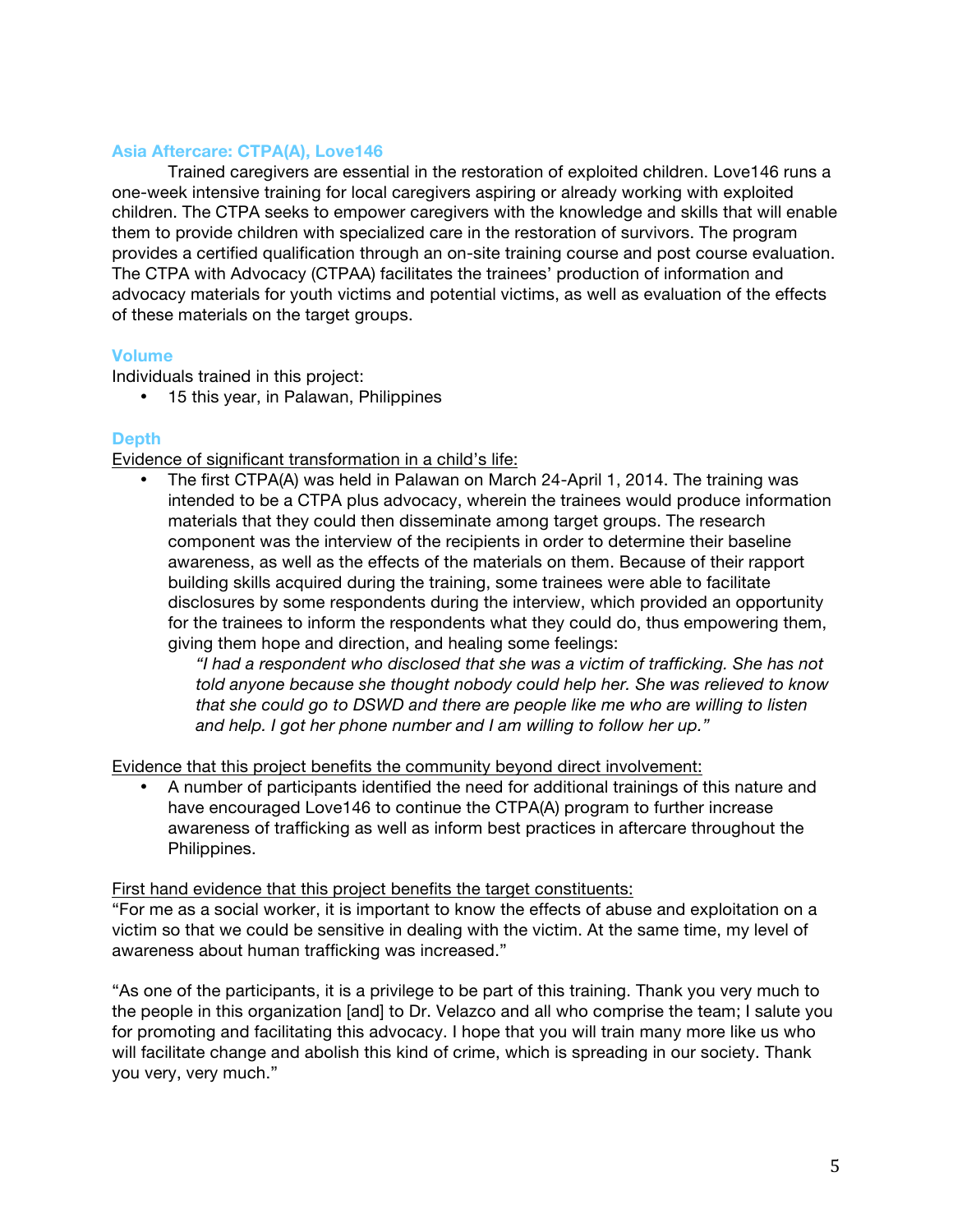### **U.S. Prevention Education: Connecticut, Maryland, and Texas**

The Love146 U.S. Prevention Education program provides education and resources to help protect and empower at-risk and exploited youth. Through youth workshops and adult trainings, youth and the adults that interact with them are better equipped to protect themselves from and respond to exploitation in the commercial sex industry. Children that have been trafficked often do not recognize themselves as victims of a crime. The manipulation strategies set in place by their traffickers are successful in normalizing the abuse and/or convincing them that they are at fault. As a result, fear and trauma bonding – as well as a society's general perception and response to 'prostitutes' – reduce self-identification.

Deficits in awareness and understanding among peers, professionals that work with atrisk children and the community at large contribute to low identification of children trafficked in the commercial sex industry. Teachers, social workers, law enforcement officers, and others interact with victims without intervention - often because they do not know what to look for or the right questions to ask - and may not be equipped to respond when disclosures are made.

Through three levels of programming – Prevention 101, Tell Your Friends (TYF) and My Life My Choice (MLMC) – Love146's staff teach youth in schools, group homes and other community settings to recognize common recruitment tactics, signs of exploitation, and where they can receive help. Love146 also provides targeted, comprehensive trainings for adults in contact with at-risk children to equip them to identify and prevent domestic minor sex trafficking and to intervene appropriately should victims be identified.

#### **Volume**

Children directly impacted:

- 13,084 youth have been educated since the program began in 2010
- 6,352 youth reached this year (184% increase from the previous year)
- 3,039 social workers, law enforcement, and community members have been educated since the program began in 2010
- 231 adults trained this year

### **Depth**

Evidence of significant transformation in a child's life:

- We met \*Alyssa at a residential substance abuse treatment facility. At the beginning of the group she was pleasant and participated a little, but later she left the room and sat outside crying. She shared that she had been trafficked since she was 13 years old. Now, at 19, she was in a drug treatment program and was terrified that her violent pimp may find her. After meeting with her several times, Alyssa agreed to speak with a case manager from a domestic violence and sexual assault center that we have partnered with.
- As another group member started to share some of her experiences with trafficking, another individual, \*Tammy, started to ask questions about what to say to someone who is in a trafficking situation. Eventually, she shared that she had been through 'similar stuff,' but did not elaborate. Tammy became very emotional toward the end of the group and started to cry. The other participants were cautiously supporting and did not push her to share her story. After the group, we spoke with her privately. She shared that the last time she ran away, there was a man who would wait for her as if he knew when she was low on money and food. She had not previously shared this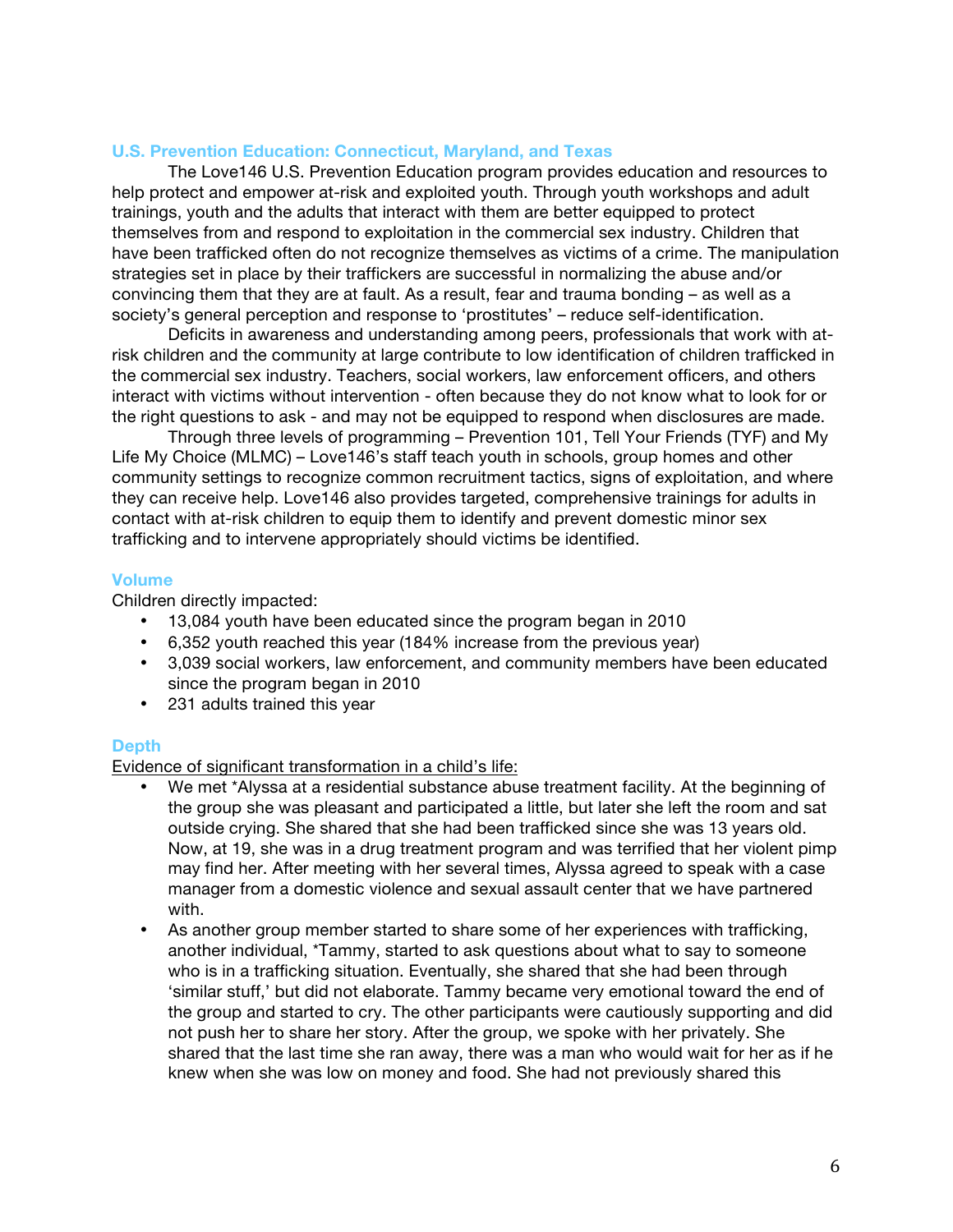experience with anyone. It wasn't until the TYF group discussion that she began to realize what happened to her was not her fault.

Evidence that this project benefits the community beyond direct involvement:

• *Impact on the community through adult trainings:*

"[I will] be open minded/non-judgmental. Listen and look for red flags with new knowledge."

"I will apply it by being aware of involvement with the kids that I have – to be available." "[I will] use motivational interviewing strategies."

"I will help advocate and help girls who show red flags and educate people around me (raise awareness)." **~Practitioner, Connecticut**

• *Impact on school communities:* 

"Your presence and message was powerful. You grabbed the student' attention and opened their eyes to the real life sadness and tragedies that exist all around them. The students are still asking questions about many of the things that were discussed in class; and that is a good thing." **~Teacher, Connecticut**

## First hand evidence that this project benefits the target constituents:

When asked about how TYFs impacted her, one student responded, "I feel this session was an eye opener. It made me self-evaluate the ways that I help contribute to the very problem I want to fight – consciously or unconsciously." She then went on to say that she would "Tell Her Friends" that they should be "purposely sensitive" when interacting with people that they might want to judge because they don't know really know the whole story of their situation**. ~TYF, Texas**

"I wish you were allowed to come to the group home more often, but thanks again for informing us on this information. You have helped me see that there is more to life!" **~ MLMC, Connecticut** 

Evidence of collaboration and partnership:

- **The Universities of New Hampshire and New Haven:** Both Universities have provided significant support and critical expertise for program theory, evaluation, and curriculum development.
- **CT Coalition Against Trafficking, CT Department of Children and Families HART Team, CT Permanent Commission on the Status of Women's Trafficking in Persons (TIP) Council, Houston LGBTQ Homeless Initiative, and Houston ISD Community Partners Group:** The team's participation in the delineated coalitions and collaboratives have continued to provide a positive opportunity to understand the work of local stakeholders, gaps in service, and their experiences with identifying and working with survivors. It has also provided an opportunity to collaborate on prevention education, and share our expertise in order to improve programs and policy.
- **Individual and Organizational Engagement/Collaboration:** There has been significant relational development and engagement with a variety of individuals and organizations such as Twitter, NEST Educators, Do Now!, the Montrose Center, the U.S. Department of Education, My Life My Choice, FAIR Girls, the A21 Campaign, Abeni, and Stephen Procopio.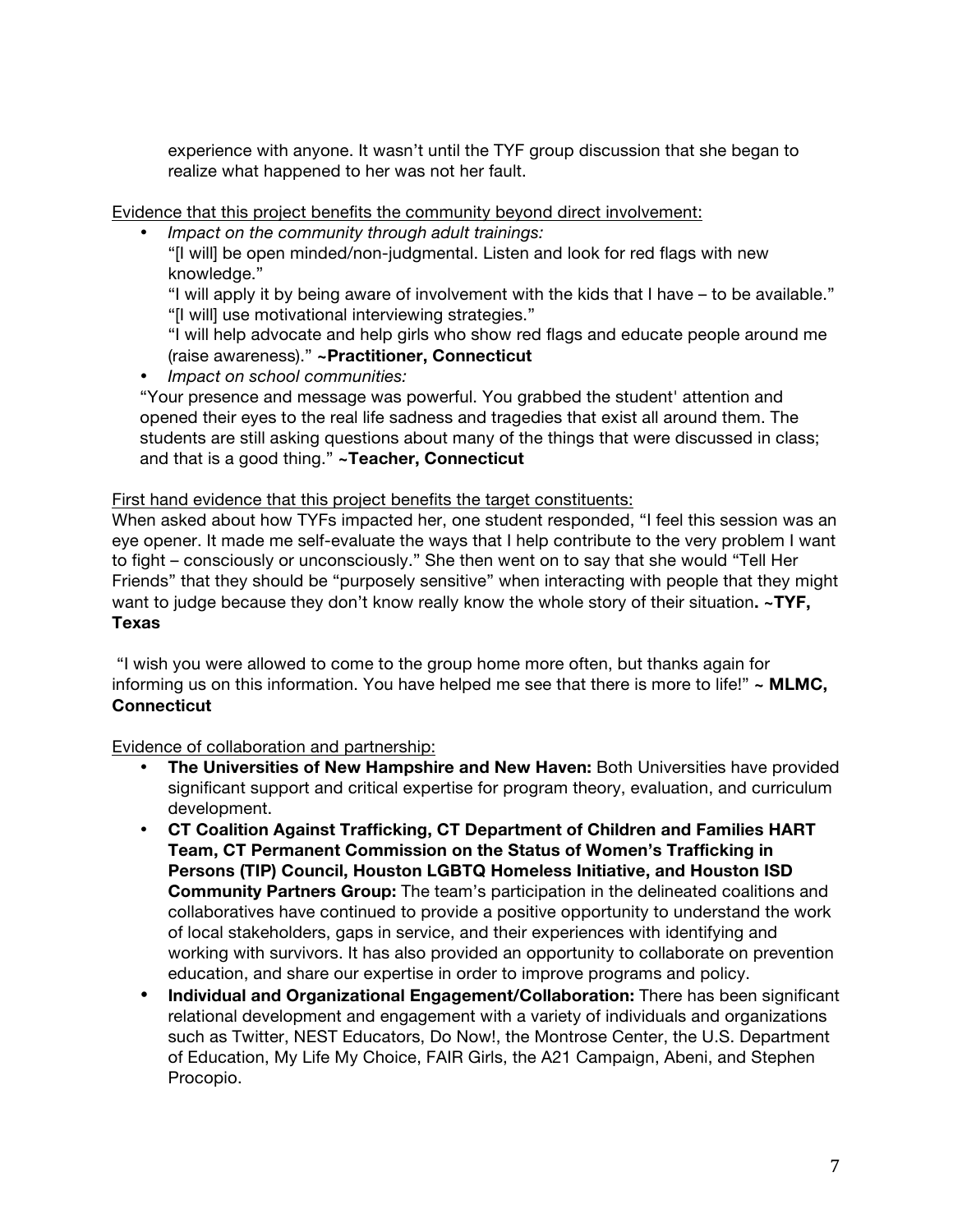#### **U.S. Survivor Care: Connecticut**

In 2013, Love146 conducted a comprehensive environmental scan of the service needs and resources available to youth at-risk for and confirmed survivors of human trafficking and commercial sexual exploitation (CSE) in Connecticut. In response, Love146 piloted a Survivor Care Program, providing and connecting survivors to trauma-informed, individualized, and comprehensive services that contribute to their overall recovery and restoration. Love146's Connecticut Survivor Care Program is unique in that each child's care plan is developed to meet their personal needs and support them in their home communities. Working closely with state agencies and other community providers, Love146 helps ensure children are enrolled in school, advocates if special education and medical services are needed, and works to identify and build the capacity of trauma-informed therapists who can provide individualized and family therapy. Children who have been trafficked are at high-risk for further exploitation. Thus, one of the first things we tell a child is, "We go, where you go. That means if you move placements, or foster homes, or run away and come back, we will always be there." Never closing a case, Love146 is committed to always being a safe space and support for the children we serve.

In addition to providing long term trauma-informed, intensive wraparound services, the Love146 Connecticut Survivor Care program offers one time "Rapid Response" information and safety-planning meetings for at-risk youth. During a Rapid Response, Love146 gives atrisk youth information on human trafficking, the grooming process, internet safety, and healthy relationships. Love146 also provides youth with printed resources materials that have national hotline numbers youth can call in cases of emergency. Each youth is given a Rapid Response Backpack, filled with generously donated items including a blanket, an emergency phone, a journal, a rain poncho, a teddy bear, toiletries, a stress ball, and other supplies both youth and service providers identified as being critical for this population.

Lastly, Love146 offers case consultations, working closely with state agencies and other providers serving cases of human trafficking. Through this process, Love146 helps providers identify appropriate and available resources to meet the unique needs of individual human trafficking survivors. Love146 also helps providers better understand the dynamics of human trafficking, the grooming process, and unique considerations for effectively serving these survivors.

### **Volume**

Children directly impacted:

- 3 clients received ongoing support services
- 3 received "rapid response" one-time meetings
- 4 case consultations

#### **Depth**

Evidence of significant transformation in a child's life:

• All children that are receiving ongoing support services have passed onto the next grade level in school, including one who is now college-bound. Program participants also received mentorship, tutoring, and summer camp services as part of their individualized care plans.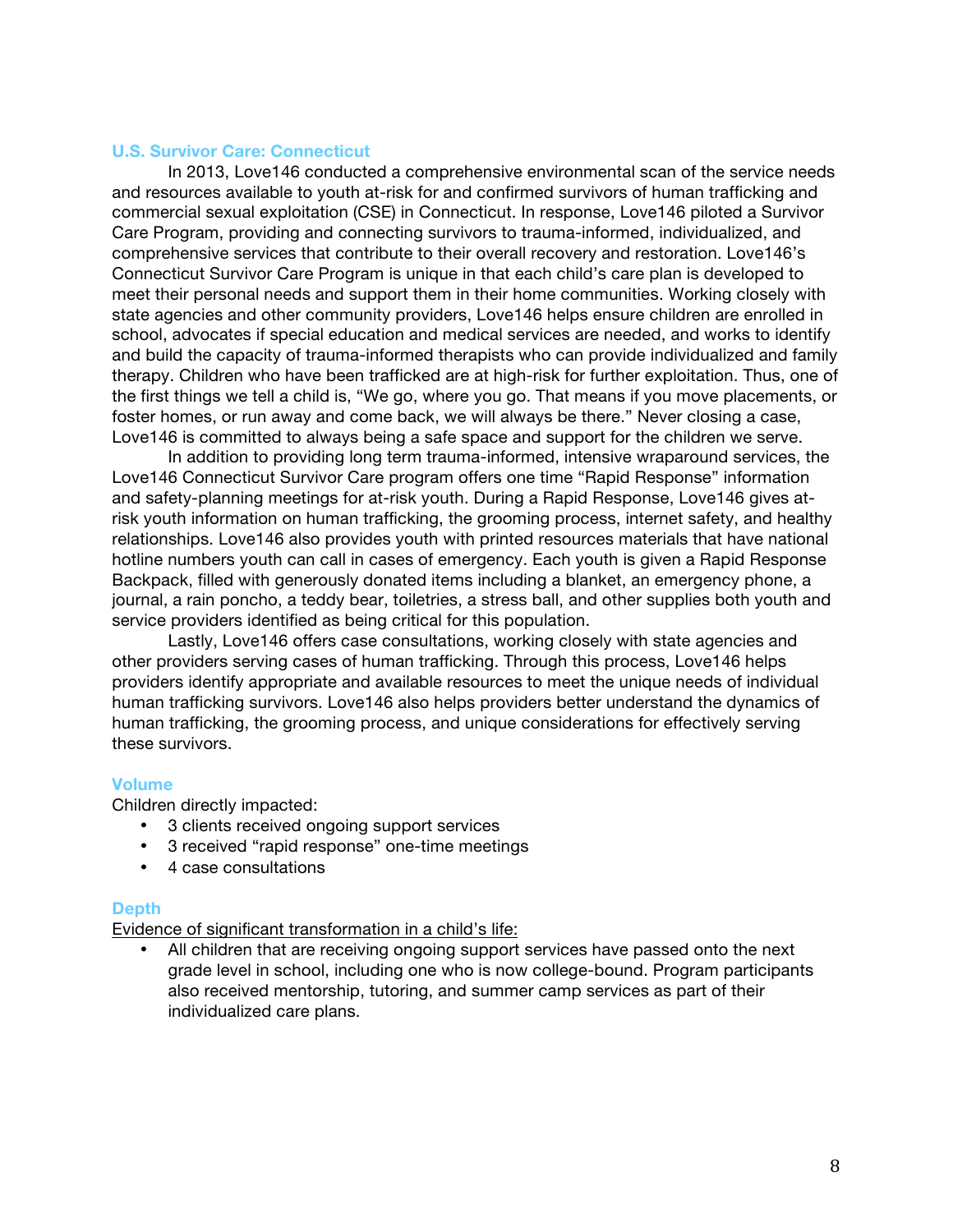Evidence that this project benefits the community beyond direct involvement:

• In an effort to better inform practitioners and create a community response to trafficking, Love146 regularly participated in human trafficking related coalitions and stakeholder meetings including the Connecticut Department of Children and Families (DCF), Human Anti-Trafficking Response Team (HART), the DCF Girls Provider Network, the New Haven Multi-Disciplinary Team, and the Connecticut Coalition Against Trafficking.

First hand evidence that this project benefits the target constituents:

• Due to the limited number of cases, the sensitive nature of this program, and the need to protect client confidentiality, anecdotes of individuals serviced through the survivor care program cannot be provided.

Evidence of collaboration and partnership:

• DCF Human Anti-Trafficking Response Team, the DCF Girls Provider Network, the New Haven Multi-Disciplinary Team, and the Connecticut Coalition Against Trafficking: The team's participation in the delineated coalitions and collaboratives has provided a positive opportunity to understand the work of local stakeholders, gaps in service and their experiences with identifying and working with survivors. It has also provided an opportunity to collaborate on survivor care, and share our expertise in order to improve programs and policy.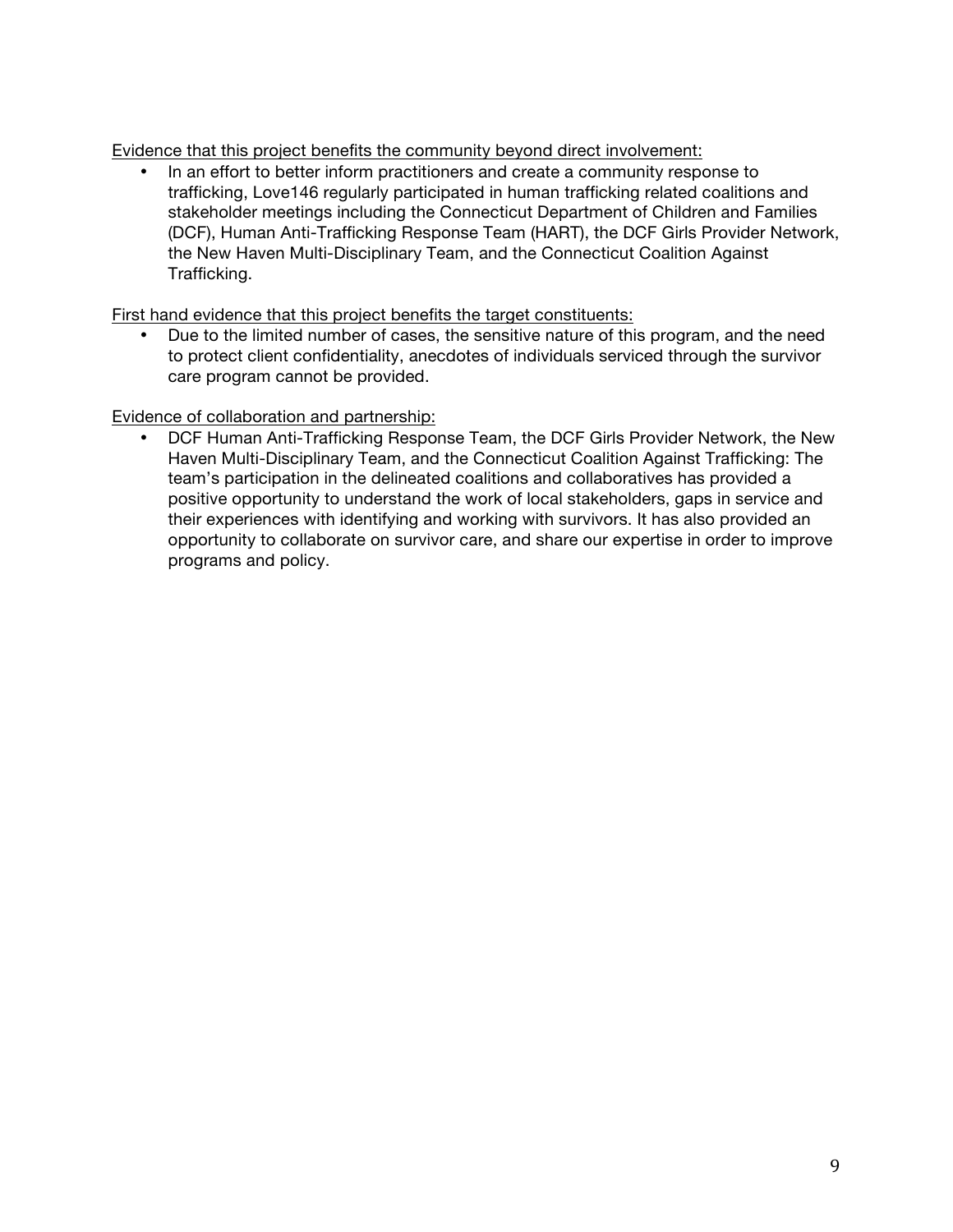## **Empowering Movement: Asia Capacity Building**

The Asia Capacity Building Program works to decrease the incidence of child and young adult sexual exploitation and trafficking by building capacity in local organizations / individuals through training, mentoring, organizational development and academic support; research; and, financial support. Love146 empowers partners who work in high risk and sometimes invisible communities where little abolition work is being done, especially with boys, transgender youth, and those addressing demand. We research best practices in prevention and aftercare as a basis for training, equipping of practitioners, and ultimately affecting change in children's lives. Additionally, during the 2013-14 fiscal year, the ACB program provided funding for the following organizations/projects:

- Cambodian Prevention Kone Kmeng
- Exploited Boys Housing Alternative Urban Light
- Research into the Effectiveness of Reintegration Efforts Butterfly Longitudinal Research Project
- Exploited Transgender Youth Dton Naam
- A Movement for Men in the Church (Addressing Demand) Boroh La-or Pit
- Male Tour Guide Vocational Program Hard Places Community

## **Volume**

.

Individuals/organizations directly impacted:

- 172 youth were impacted through financial partnership with Love146
- Built capacity with 15 official non-funded partners and impacted a total of 55 organizations and individuals
- Trained 392 practitioners in Cambodia and Thailand with the Good Touch Bad Touch flipchart, which could directly impact 4,640 children
- Provided 200 adult service providers with additional professional training in Cambodia

### **Depth**

## Evidence of significant transformation in a child's life:

"I am Seth\*. I am the youngest of four children in my family. My house is about 40 kilometers away from high school. After I passed the exam for grade 9 in the secondary school, I have to go to high school education; however, it is no hope for me because the school is far away. So, without hope and support for my study, one time I just sat down and cried alone because of too much thinking of wanting to go to high school. One day I heard about the high school dormitory and the opportunity of accommodation for studying in high school."

"A week after the meeting, my parents agreed to let me stay and finally I came to stay at the SC [Save the Children] high school dorm. Living at the dorm, I have learnt a lot of things like how to cook, study the bible, grow mushrooms, and to be responsible for the assigned tasks as well. And now, I have improved a lot on the quality of my study which shows good results every monthly exam. I am so happy and excited to live at the high school dorm. I would like to give thanks to the dorm leader, Pastor Phirum, Kone Kmeng's director, (and) especially the donors who always give support to the students here. With your help, I have the opportunity to pursue higher education and my dream."

\*Name changed to protect identity of child.